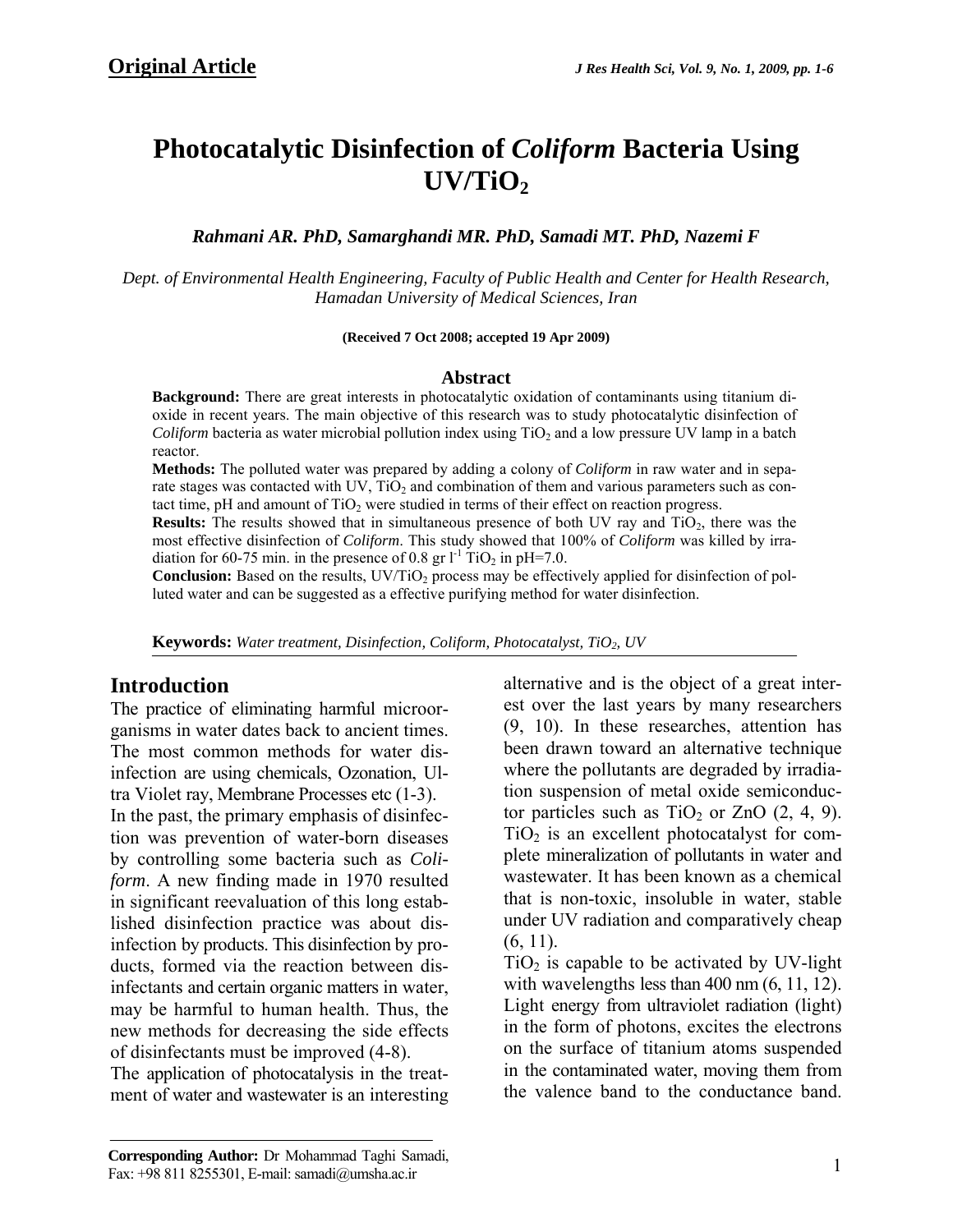The result of this energy change is the formation of holes in the surface of titanium atom, and free electrons, which are now available to form hydroxide (OH) or other radicals, which can used as a powerful oxidizing agent to convert organic pollutants into  $CO<sub>2</sub>$  or inactivated microorganisms (7, 9, 11, 13).

The antimicrobial activity of  $UV/TiO<sub>2</sub>$  has been essayed in several microbes including *Enterobacter caloacae* (12), *Escherichia coli* (2, 4, 8, 10-12, 14, 15), *Pseudomonas aeruginosa* (10, 12), *Cyanobacteria* and Unicellular algae (3), *Lactobacillus helveticus* (4), *Legionella pneumophila* (14)*, Clostridium perfringens* and *Coliphages* (7).

In this work, we have compared the effectiveness of  $TiO<sub>2</sub>$ , UV and UV/TiO<sub>2</sub> for the disinfection of *Coliform* bacteria as a water microbial pollution index.

# **Material and Methods**

## *Bacteria culture and TiO2*

The effect of photocatalytic on disinfection in a batch reactor was tested on *Coliform*. Bacterial sample was taken from polluted water and grown in lactose broth (Merck) on an orbital shaker at 35 ºC for 24 to 48 h until was gotten turbid. From this culture, sample was inoculated into EMB agar (Merck). Plates were incubated at 37 ºC for 24 h. Then for preparation of polluted water, a colony of culture produced in EMB agar was added to 1000 ml water. Most Probable Number (MPN) of *Coliform* in samples was measured as MPN/ 100 ml before, during and after examinations by using the fermentation technique in presumptive and confirmed tests (11, 15)

 $TiO<sub>2</sub>$  (Degussa P-25) was used as the photocatalyst in a batch-type reactor was a gift from Aeroxide (Evonik-Industries Germany). The sample used in this particular work had a BET surface area of  $50\pm 15$  m<sup>2</sup> g<sup>-1</sup>, an average particle diameter of 21 nm and the density was 130 g  $L^{-1}$ . pH (Hach, Sension 5) adjustments in samples were made using 1 N HCl acid (Merck, 37%) and 1N NaOH (Merck 100%).

## *UV source and light intensity*

A 40 W low pressure UV lamp, 0.8 m in length was installed 5 cm above the samples surface and the light intensity was  $0.9 \text{ J s}^{-1} \text{m}^{-2}$ measured by a radiometer at 300 to 400 nm (Hagner EC1-UV-A). All analyze were made according to the standard methods (15).

## *Experimental Set-up and Measurements*

In these experiments, the photochemical cell consisted of sterile 250 ml beakers and magnetic stirrers that used for stirring the samples. The temperature of reactors was controlled at 20 $\degree$ C. In the first phase of run, the beakers were filled with 200 ml of polluted water and in separate stages were contacted with UV,  $TiO<sub>2</sub>$  and combination of them. In the examinations various parameters such as pH  $(5.7, 7.0$  and  $8.1)$  and amount of TiO<sub>2</sub> (0.0, 0.1, 0.2, 0.3, 0.4, 0.5, 0.6, 0.7, 0.8 and  $0.9$  gr L<sup>-1</sup>) were studied in terms of their effect on reaction process for 60 min, respectively. The polished aluminum was used as the reflective material to protect the samples studied in absence of radiation. In the second phase of run based on the optimal values obtained from the first stage (pH and concentration of  $TiO<sub>2</sub>$ ), the examinations will be repeated for determination of optimal of contact time (0, 10, 20, 30, 45, 60 and 90 min.). In the third phase of run based on the optimal values obtained from the previous stages, the effect of  $TiO<sub>2</sub>$  concentration in disinfection efficiency was studied. The disinfection efficiency, *E*, is calculated as:

$$
E = \frac{C_i - C_f}{C_i} \times 100
$$

 $C_i$  and  $C_f$  are the initial and final MPN/100 ml respectively. The experimental apparatus as shown in Fig. 1 was set up in Hamadan University of medical sciences in 2008.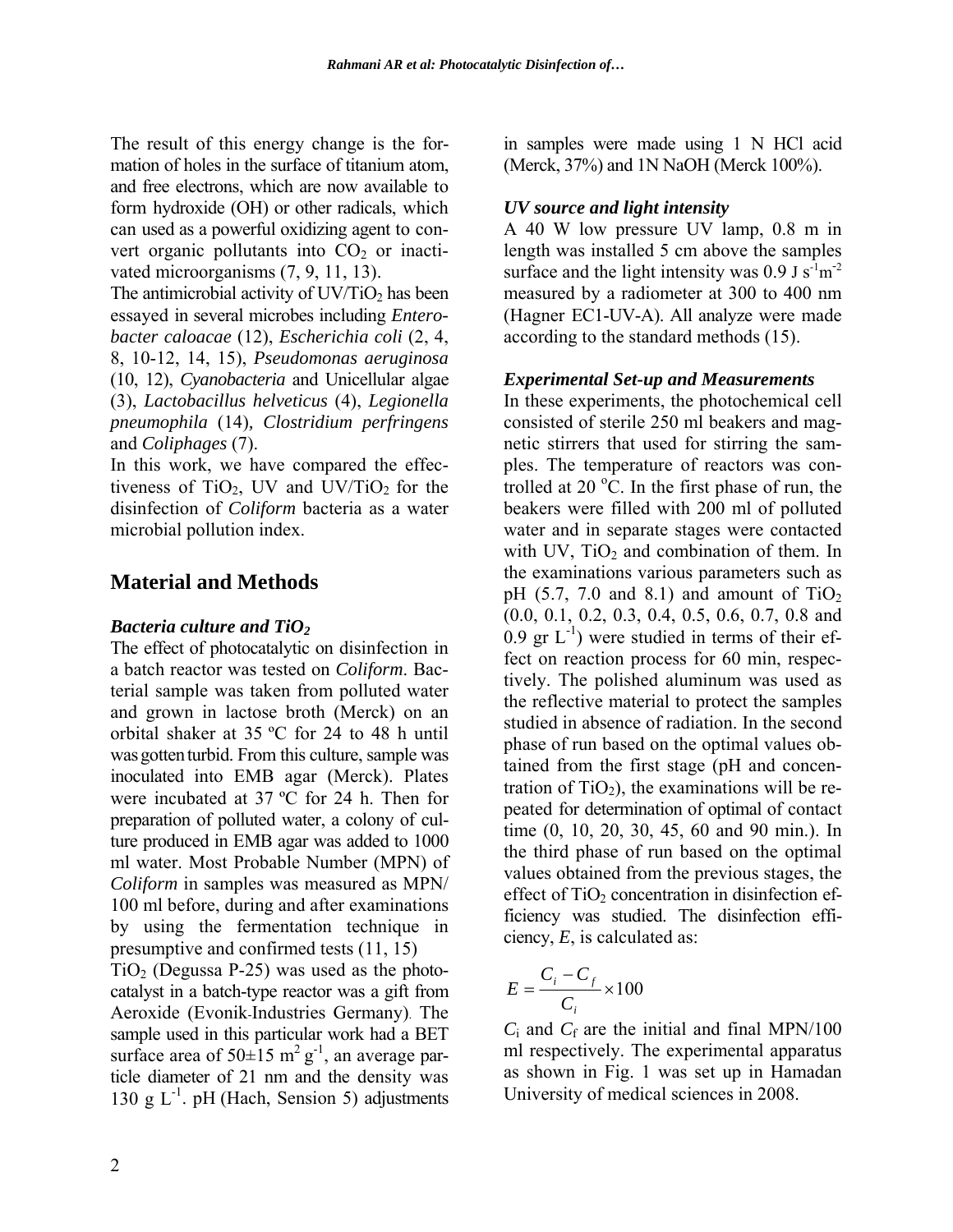

**Fig. 1:** Schematic diagram of experimental apparatus

### **Results**

The results from examinations as MPN/100ml in pH=5.7, 7.0 and 8.1 as the function of  $TiO<sub>2</sub>$  concentration in the studied processes in 60 min. UV irradiation is shown in Fig. 2. It is found that disinfection efficiency is affected by  $TiO<sub>2</sub>$  concentration. The results show that the variation on pH has no significant effect on *Coliform* inactivation. The most observed yield is related to pH= 7.0.

The results from examinations in pH= 7.0 and TiO<sub>2</sub>= 0.8 gr L<sup>-1</sup> as the function of exposed time in the studied processes are shown in Fig 3. It is found that *Coliform* removal is

affected by contact time. By increasing the contact time, the percentage of disinfection is raised. Presence of  $TiO<sub>2</sub>$  in these processes can promote removal rate, remarkably.

The effect of  $TiO<sub>2</sub>$  concentration on samples exposed to UV light for 75 min at pH=7.0 is shown in Fig. 4. The *Coliform* removal efficiency decreased gradually with increasing amounts of  $TiO<sub>2</sub>$ . The maximum reduction was reached at around 0.8 gr  $L^{-1}$ . Further increase in concentration caused a continuous rise in the present fraction. Accordingly, a  $TiO<sub>2</sub>$  concentration of 0.8 gr  $L^{-1}$  was used as the optimum concentration.



**Fig. 2:** Effect of TiO<sub>2</sub> concentration and pH on *Coliform* removal as MPN/100 ml:

Irradiation time= 60 min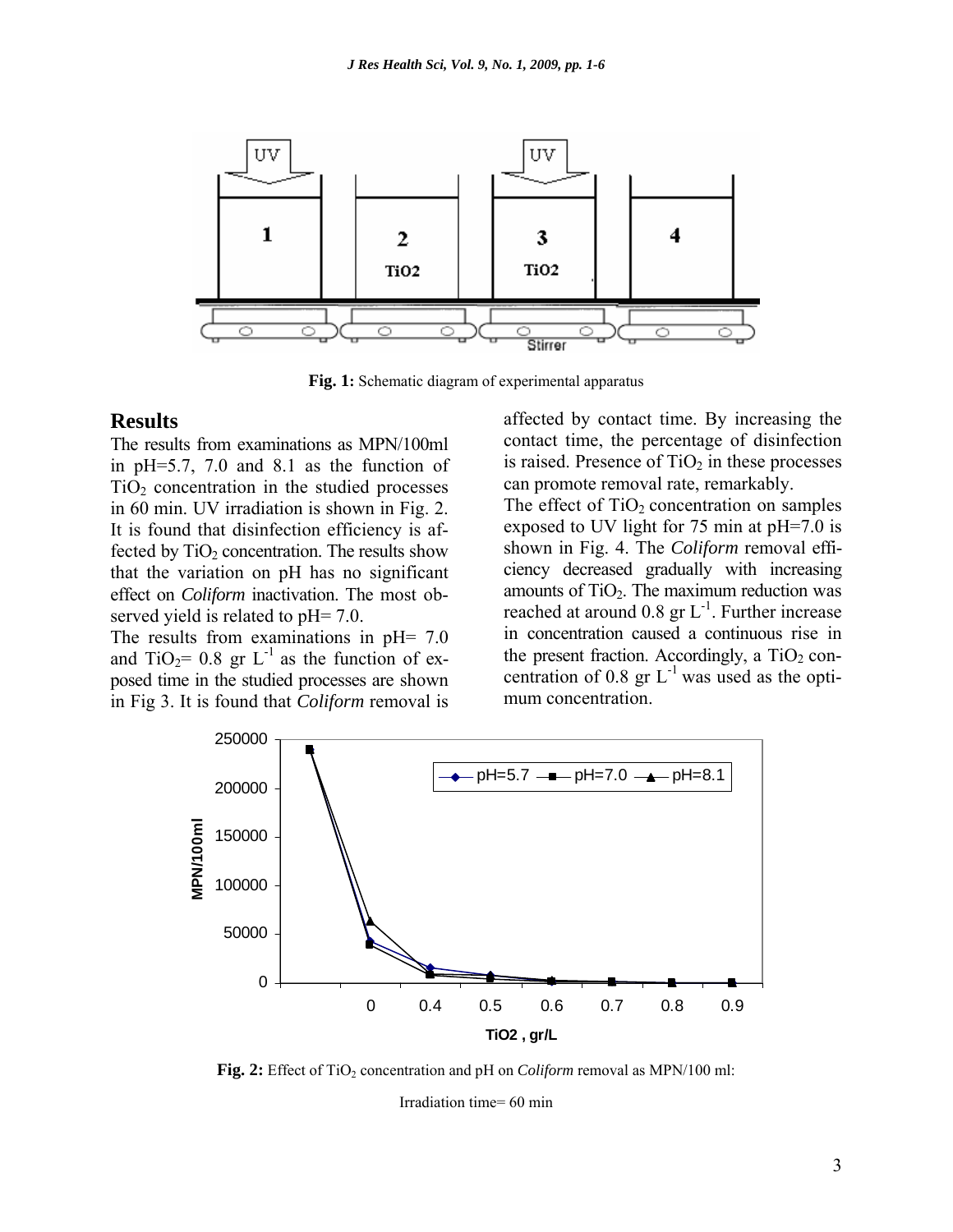

**Fig. 3:** Effect of irradiation time on *Coliform* removal:  $TiO_2 = 0.8$  gr L<sup>-1</sup>, pH=7.0



Fig. 4: Effect of TiO<sub>2</sub> concentration on *Coliform* removal as MPN/100 ml:

Irradiation time =  $75$  min, pH= $7.0$ 

## **Discussion**

In this work, the photocatalytic disinfection of *Coliform* by using a low pressure UV lamp intensity of  $0.9$  J s<sup>-1</sup>m<sup>-2</sup> and effects of  $TiO<sub>2</sub>$  concentration on 100% reduction time were investigated. The results obtained in this study for the photocatalytic destruction of *Coliform* are discussed below and similar to those reported by several other authors (1, 2, 4, 6, 8, 11-13, 16).

#### *Effect of pH and TiO<sub>2</sub> concentration*

The effect of pH on *Coliform* inactivation, as the pH was changed from 5.6, 7.0 and 8.1 in  $UV/TiO<sub>2</sub>$  process at 60 min and  $TiO<sub>2</sub>$  concentration of 0 and 900 ppm is shown in Fig. 2. The results show that no significant pH effect on *Coliform* inactivation was observed at the pH conditions used in this study. Cho et al. reported that the cell surface charge of *E. coli* has a negative charge character and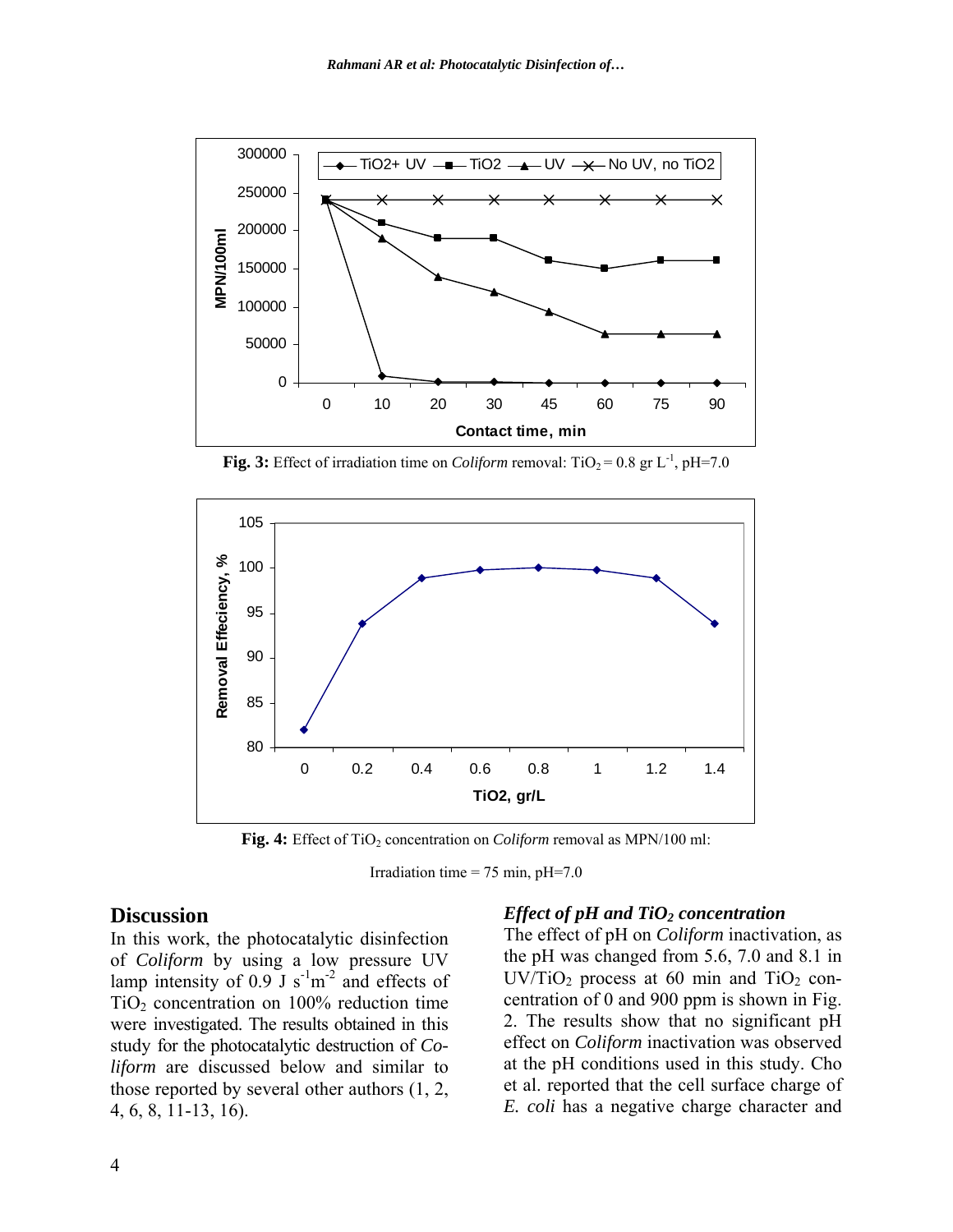the  $TiO<sub>2</sub>$  particle has a point of zero charge pH of about 6.3. Thus, it was expected that electrostatic repulsion between the  $TiO<sub>2</sub>$  surface and *Coliform* at high pH would be higher due to their both having the same negative charge. However, such a trend was not observed. Although the electrostatic interaction at the  $TiO<sub>2</sub>/water$  interface could be important in many cases of photocatalytic degradation of charged substrates, it is a relatively weak force, which can be dominated by other factors (2, 13, 17).

### *Effect of UV irradiation, TiO<sub>2</sub> and contact time*

The effect of UV irradiation and  $TiO<sub>2</sub>$  on removal of *Coliform* shows in Fig. 3. The experiments were done at initial 240000 MPN/ 100 ml,  $TiO<sub>2</sub>$  concentration of 800 ppm and pH= 7.0. The experiments were continued up to 90 min. It is obvious that removal efficiency of *Coliform* in the absence of each of  $TiO<sub>2</sub>$  or UV irradiation, with time was low, while in the presence of both of them, removal efficiency was increased. The 96% reduction time at an optimal concentration of 0.8 gr TiO<sub>2</sub> L<sup>-1</sup> was 10 min at 0.9 Js<sup>-1</sup>m<sup>-2</sup>. It can be concluded from these results that disinfection capability in the aspect of time using both  $TiO<sub>2</sub>$  and UV light was more than 4.62 times as that by using only the UV light. In the presence of both of  $TiO<sub>2</sub>$  and UV irradiation, hydroxyl radicals (OH) are produced, which increase the efficiency of the process. In the absence of UV irradiation, it may be  $TiO<sub>2</sub>$  particles adsorbed some of microorganisms, which causes low decrease in the amount of*Coliform* with time (8,10-12,18).

## *Effect of amount of TiO<sub>2</sub>*

Different amounts of  $TiO<sub>2</sub>$ , from 0 to 1.4 gr  $L^{-1}$ , were added to the samples with initial 240000 MPN/100 ml and the results are shown in figure 4 at 75 min UV irradiation time. It can be seen that to some extent, increasing the  $TiO<sub>2</sub>$  concentration increased the removal of *Coliform*. In this experiment,

maximum disinfection capability occurred at 0.8 g TiO<sub>2</sub> L<sup>-1</sup>. At higher TiO<sub>2</sub> concentrations (>0.8 gr  $L^{-1}$ ), the disinfection capability decreases due to the absorption and scattering of UV light by the suspended  $TiO<sub>2</sub>$  particles (2, 6, 10, 13).

In conclusion, the results of this study showed that  $UV/TiO<sub>2</sub>$  process could be effectively removed *Coliform* bacteria. The 100% removal efficiently at a UV intensity of 0.9 J s<sup>-</sup>  $\rm{^1m^2}$  with 0.8 g TiO<sub>2</sub> L<sup>-1</sup> was 60 min. This process needed joint action of UV irradiation and  $TiO<sub>2</sub>$ . Increasing the concentration of  $TiO<sub>2</sub>$ , first increased the *Coliform* removal efficiency, but further increase in photocatalyst concentration causal resulted in a decrease in process efficiency. Also it is resulted that pH has no significant effect on the disinfection by UV/  $TiO<sub>2</sub>$  process.

# **Acknowledgements**

The authors of this paper are thankful to the Hamadan University of Medical Sciences for its financial and other supports of this work. The authors declare that there is no conflict of interests.

# **References**

- 1. Belapurkar AD, Sherkhane P, Kale SP. Disinfection of drinking water using photocatalytic technique. *J Current Science*. 2006; **91(1):** 73-76.
- 2. Salih FM. Enhancement of solar inactivation of Escherichia coli by titanium dioxide photocatalytic oxidation. *J Appl Microbiol*. 2002; **92(5):** 920-6.
- 3. Makowski A, Wardas W. Photocatalytic degradation of toxins secreted to water by cyanobacteria and unicellular algae and photocatalytic degradation of the cells of selected microorganisms. *J Current Topics in Biophysics*. 2001; **25(1):** 19-25.
- 4. Liu HL, Yang TCK. Photocatalytic inactivation of Escherichia coli and Lactobacillus helveticus by  $ZnO$  and  $TiO<sub>2</sub>$  ac-